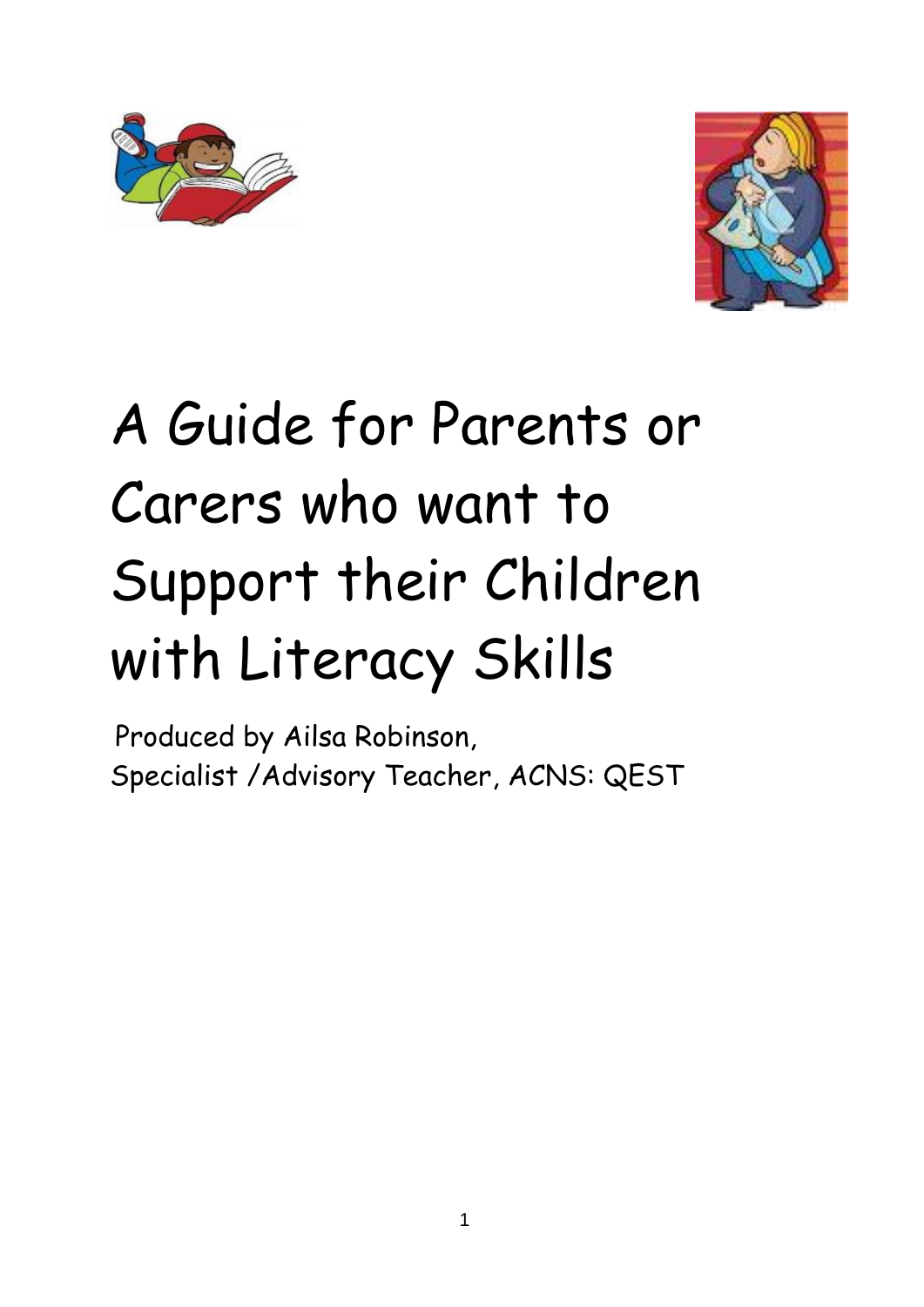There have been many definitions of Dyslexia over the years and the one which Oldham adopts is the Sir Jim Rose definition below.

#### **Sir Jim Rose 2008 said:**

Dyslexia is a learning difficulty that primarily affects the skills involved in accurate and fluent word reading and spelling.

Characteristic features of dyslexia are difficulties in phonological awareness, verbal memory and verbal processing speed.

Dyslexia occurs across the range of intellectual abilities. It is best thought of as a continuum, not a distinct category, and there are no clear cut-off points.

Co-occurring difficulties may be seen in aspects of language, motor co-ordination, mental calculation, concentration and personal organisation, but these are not, by themselves, markers of dyslexia.

A good indication of the severity and persistence of dyslexic difficulties can be gained by examining how the individual responds or has responded to wellfounded intervention.

Another definition that you may be aware of is :

#### **The British Psychological Society** defines dyslexia as:

"evident when accurate and fluent word reading and/or spelling develops very incompletely or with great difficulty. This focuses on literacy learning at "word level" and implies that the problem is **severe and persistent despite appropriate learning opportunities**. It provides the basis for a staged approach of assessment through teaching."

Pupils may have weaknesses in the areas of speed of processing, short-term memory, sequencing, auditory / visual perception, spoken language and motor skills.

All of these will, to some extent impact on literacy, sometimes numeracy and the way a pupil learns.

**When thinking about your child and their literacy difficulties, it is always best to discuss the nature of your concerns with your child's teacher in the first instance. From this discussion partnership working can begin.**

**All schools in Oldham follow the code of Practice and adopt a Graduated Response to identifying and meeting needs**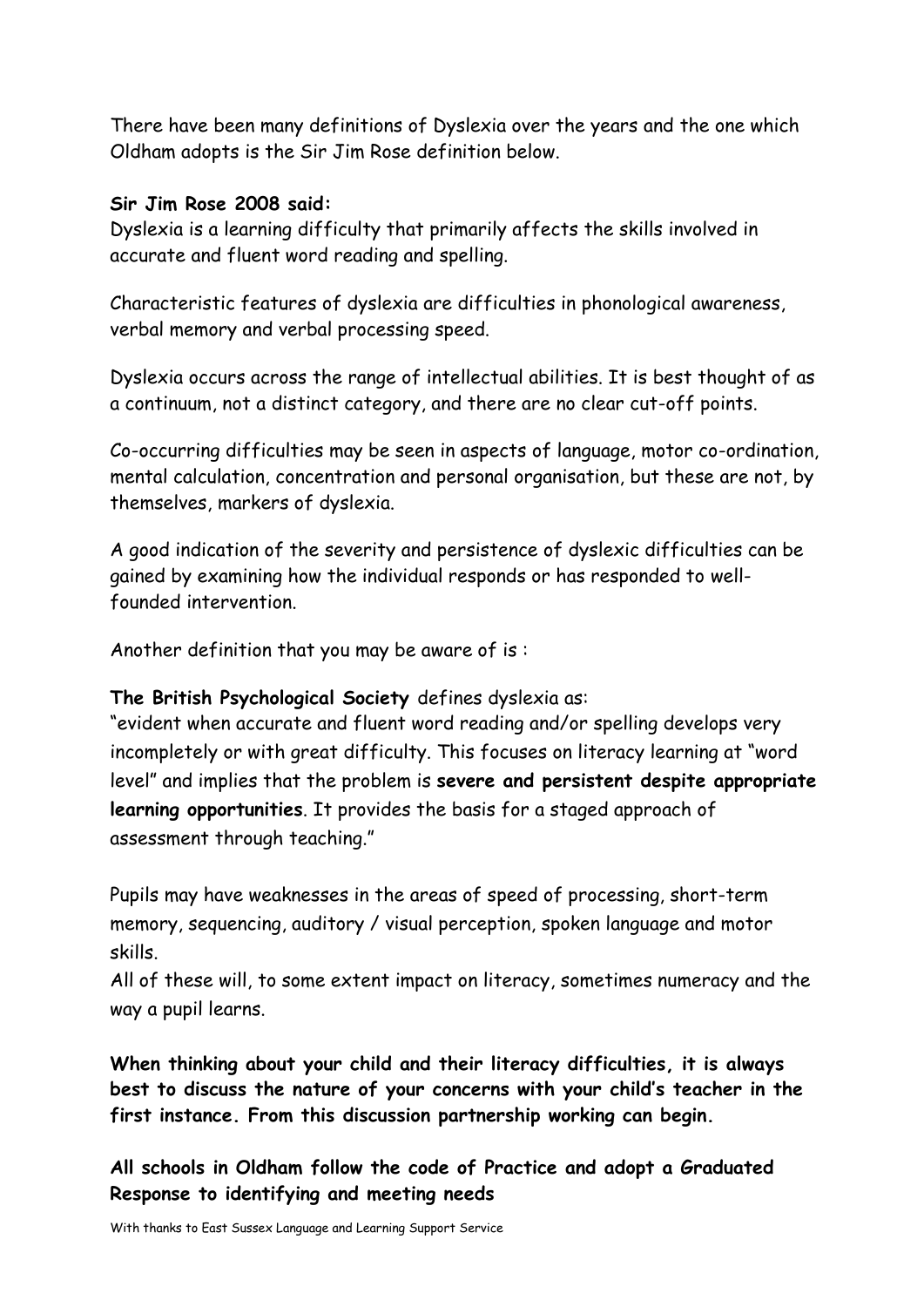**All** children should experience the enjoyment and satisfaction that comes from reading and writing.

This booklet gives practical suggestions on how you, as parents/carers, can support your child's learning.

As parents/ carers you have a huge influence on your child's attitude towards reading and writing.

**Remind** them that everybody is good at something and even though they may find reading and/or writing difficult, they have many other strengths. Help them to explore this.

In order to succeed, your child needs to feel **confident**.

**Believe** in them and show them how proud you are of them.

**Praise** them for their effort and for trying.

Praise lets children know when they are doing the right things and motivates them to keep on trying.

When you praise your child, it is very important to **tell them why** you are pleased with them, and then they can see for themselves that what they are doing is right.

Praise helps to build **resilience, confidence and self-esteem.** There are all very important to the learning process.

# **Reading**

Children do not enjoy the experience of learning to read if they are not successful or making progress, so…..

- Share books/comics etc. and **talk about** the pictures, headlines, front cover and so on before starting to read the words.
- Set aside a special time and place for reading. Don't let the 'phone, TV or other technology distract you or your child.
- When you listen to your child read, give plenty of specific praise.
- Don't rush let your child turn the pages. Enjoyment is the key.
- Help to keep your child interested and enthusiastic about reading by giving him or her a wide range of reading materials, including comics/ magazines etc.
- Make sure the book is not too difficult. Most of the words should be easy for your child. None of us understands or enjoys reading if it is too hard.
- Everybody enjoys being read to. If your child is interested in, but can't read a particular book read it to him or her. If reading is not your strong point, liste to an audio book together. You Tube can be used for this, as well as your local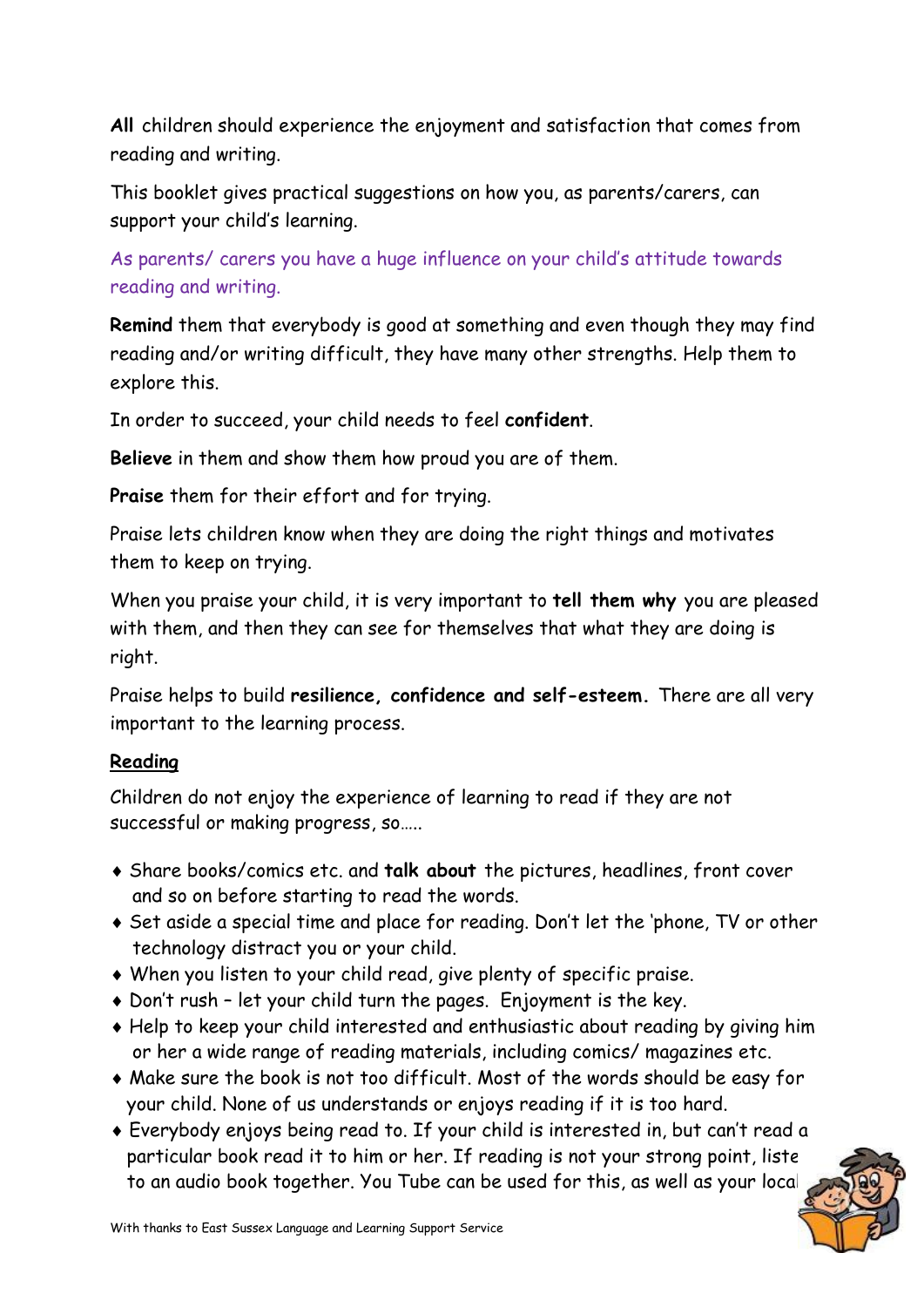Library.

- Discuss the pictures and have fun guessing together what might happen in the story.
- Share the story with your child, reading as little or much as s/he feels comfortable with.
- Let him/her re-read favourite stories over and over if they want to practice makes perfect!
- Correct your child only if the meaning is lost or changed. If your child is stuck on a word, leave it out and read on to the end of the sentence. Then have a go at the unknown word using the first letter /picture/rest of the sentence to help. If this doesn't work, or you want to keep the flow, just give them the word.

# **(Ask school about paired reading too ! )**

- Listen to audio books, your child may like to do this with you or alone. Talk about what they have listened to.
- Use Kindles etc. and explore reading apps for older students.

 Use the "built-in" technology in PCs, laptops, tablets etc. to hear the printed word.

# **Spelling**

# **You can practice and play together to improve your child's spelling.**

Here are some things you can get your child to try:

- Decorate or illustrate the words.
- Draw round the word to feel its shape.
- Type the words or write them out in salt, sand, sugar, flour or foam trays.
- Say the word slowly as you write.
- Look at the word. Concentrate on the part that might be tricky. Shut your eyes and think about the word. Then try and write it down.
- Colour and trace over the word five times in different colours. (say it as you write)
- Take one of the words and make as many other words as you can by adding to it, e.g. at, bat, cat, sat etc.
- Write the words on paper. Cut each letter out. Jumble them up and see if you can rebuild the word.
- Write out the spelling words leaving out some letters. Fill in the missing letters the next day.
- Make the words using magnetic / foam or wooden letters.

# **For the older child** :

 Encourage the use of a simple dictionary (make sure your child knows the alphabet).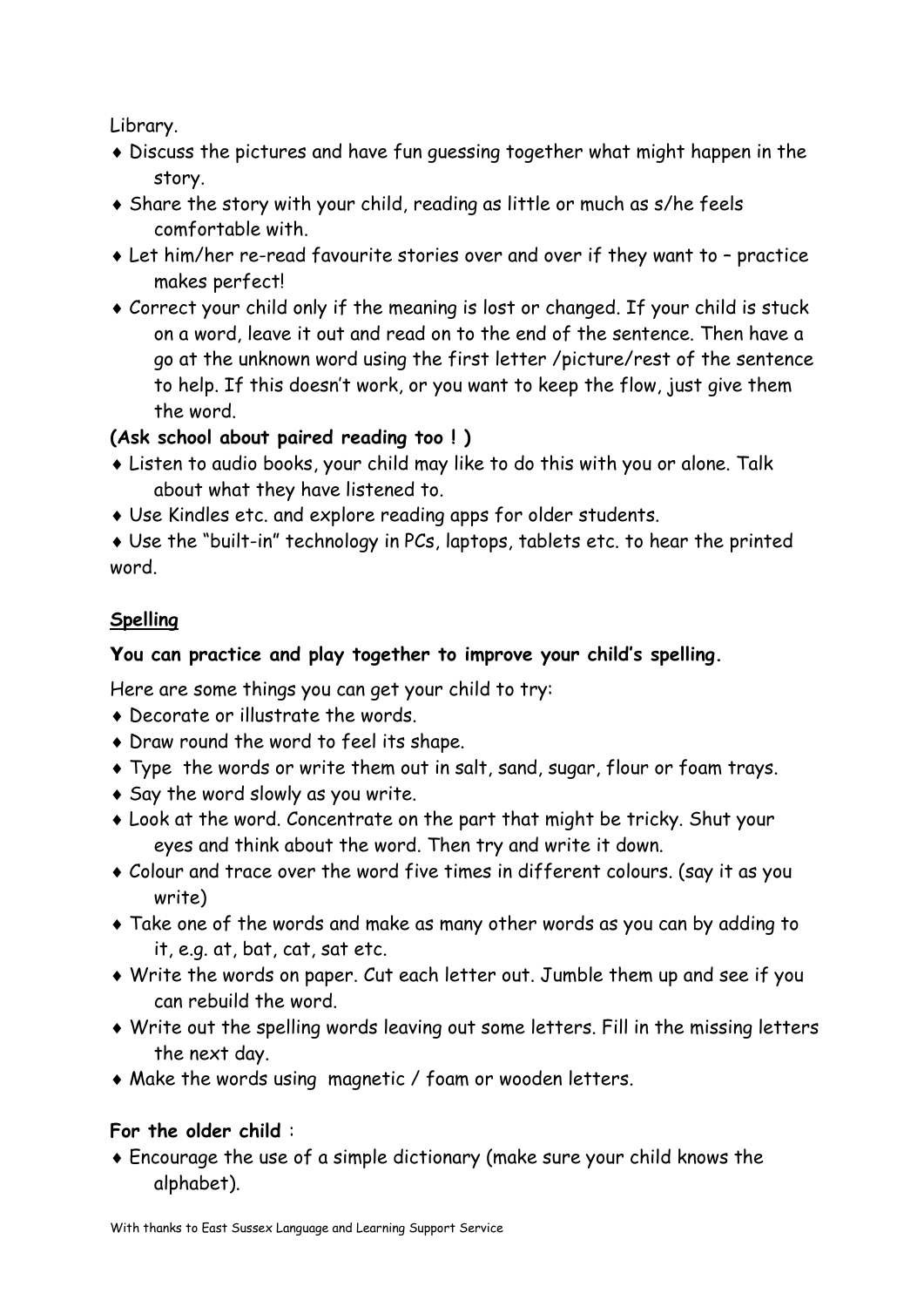

- Encourage the use of a Spellchecker if they have access to one.
- Encourage the use of a key word list place this in a pocket at the front or back of the exercise book concerned. (make their own glossary)
- Encourage him/her to look through their work and try to identify words that are spelled incorrectly or s/he is not sure about.
- Test your child on difficult words if s/he will accept this. Remember s/he must always write the words down. (saying the word as they write can be helpful too)
- Look through newspapers and magazines and highlight spelling list words.

**Use the Look,Cover,Write,Check method.** (try the make and break technique) **Use Mnemonics!** (ask school for more details)

An example of a mnemonic : **Because = b**ig **e**lephants **c**an **a**lways **u**pset **s**mall **e**lephants.

#### **Handwriting**

Ensure that your child :

- $\bullet$  is sitting at a chair and table of the correct height.
- has enough light ( natural if possible).
- $\bullet$  keeps the book or paper in the correct position (45 degrees to the left for right handed people and to the right for left handed people).
- keeps the book or page steadied.
- holds the pen or pencil in a tripod grip (between the thumb and first finger, resting on the middle finger).
- does not hold the pen or pencil too tightly or press too firmly on the paper.

# **Helping**

 Encourage correctly formed letters and practice by tracing them in sand / air with finger lights in a dark room!. (Use cursive script with a lead stroke ask your child's school)

# **For the older child**

- Encourage a well-stocked pencil case —sharp pencils are a must.
- Encourage the continued use of cursive script with the lead stroke.
- Children with dyslexic type difficulties may have problems, not just with reading, writing and spelling, but with memory and organization. Your child may need support to develop their skills in these areas too. (see below)

# **All children have individual ways of learning**

None of these suggestions will suit everyone. The important thing is to try them and see which is successful for your child.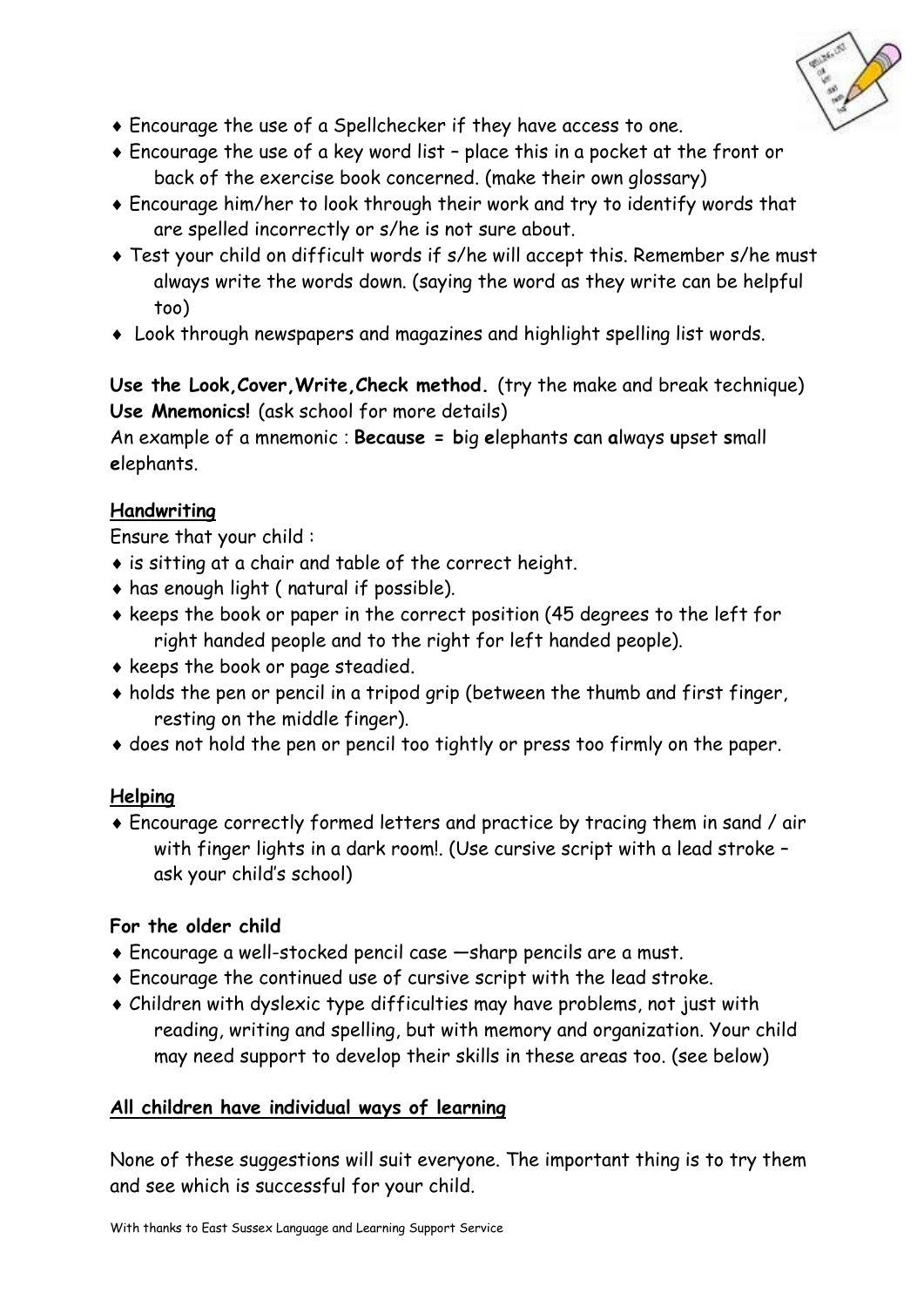#### **Thought showering and Mind Mapping**

**Thought showering** means thinking of as many ideas as you can about the subject and writing them down as single words or phrases. Once this process has been done, you can then link these ideas with lines or arrows. Highlighter pens can be used to colour code the ideas into meaningful paragraphs.

**Mind-mapping** is taking the main ideas as lines from a central subject and then showing other points arising from these as branches from these lines. (ask school or see Tony Buzan's books/You Tube videos so they learn how to do it properly)

#### **Organization and Study skills**

You could help your child learn more effectively in the classroom by: -

- Using charts you have made together to help him/her to remember key things;
- Using timetables. These help with organisation both at home and at school (put these in places where they can't be missed and consider colour coding!)
- Make use of a weekly planner or diary . This can ensure that homework is recorded and things to be taken to school (e.g. PE kit) are listed.
- Establish good communication between home and school. This is very important in helping your child meet deadlines and understand/remember what needs to be done, e.g. regularly checking homework diaries.
- Decide on a special place near the front door for your child's schoolwork or other things that need to go to school. This is a great place for completed homework, signed permission slips, lunch money, and all items your child has to take each day.

#### **Homework**

- Understanding the **purpose of homework** can help your child to plan the best way to do it. Here are the main purposes:-
- Practicing a new skill.
- Finishing a piece of work started in class (consolidation).
- Learning for a test.
- Finishing a piece of work or working on coursework.
- Finding out about a new topic (researching)

When researching a new topic, your child will need access to **reference books**, at home or the library, or access to the i**nternet**. Your child will need to know the **alphabet** and be able to use a **contents** list and **index**. S/he may need help.

**Before** starting homework, your child should:

**Check** the details in their homework diary or on the school VLE.

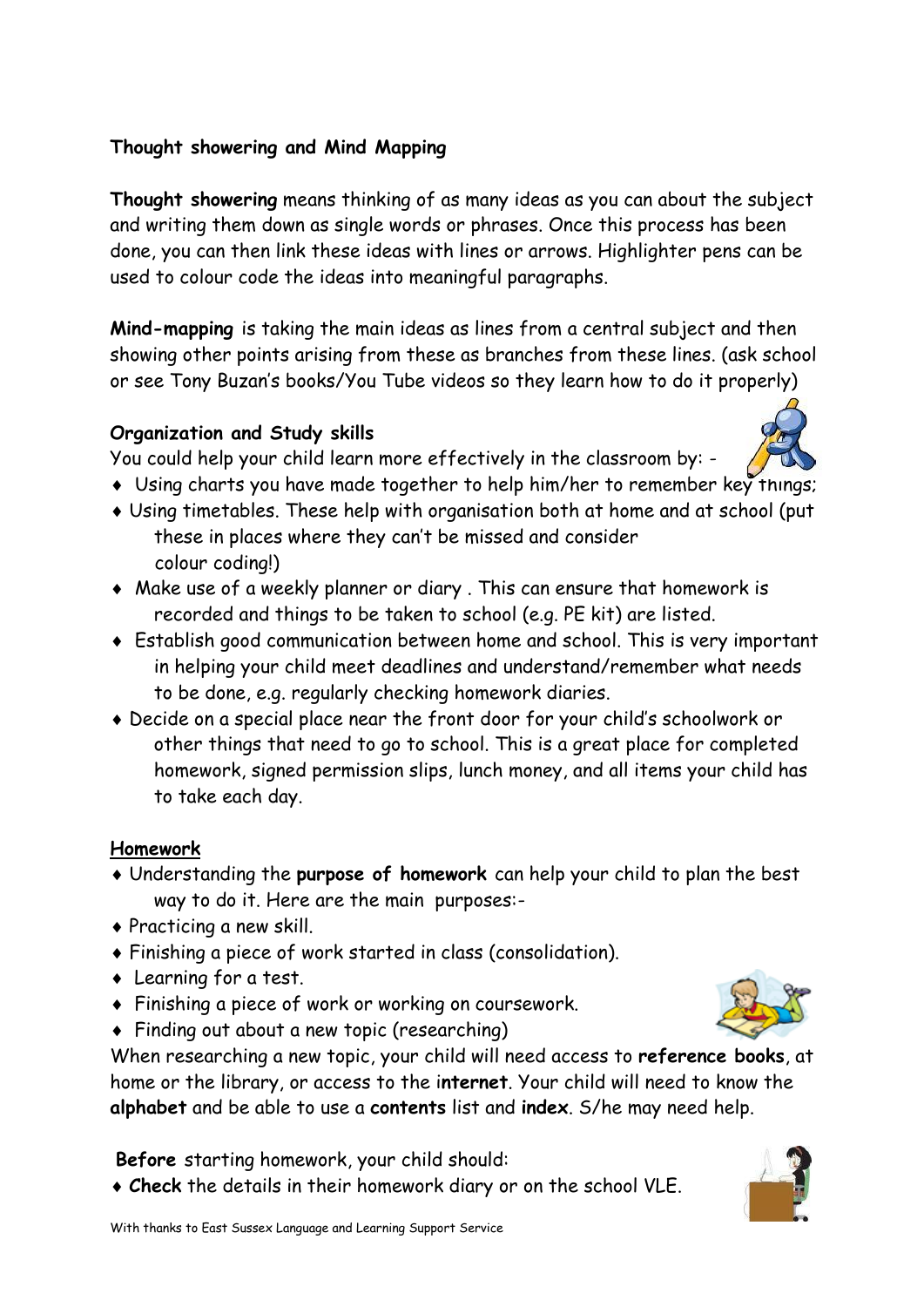- **Sort** out books / materials needed.
- **Arrange** pens, pencils, highlighters etc.
- **Read** through the instructions carefully and repeat them back. **Underline or highlight** key words or instructions e.g **describe, compare, explain, contrast, calculate, complete just section C etc.**
- **Think** about the purpose of the homework.
- Get your child to **proof read** their work. It may help to read it **aloud**.
- When looking for spelling mistakes try starting at the right hand side of the page so you are only thinking about the spelling not the meaning.
- If s/he has been revising, **test** him/her.

#### **If s/he gets stuck**

- Encourage him/her not to panic.
- Tell him/her to **read the instructions** again or help with the reading.
- Ask him/her to **explain** the task to you. See if you agree and **discuss** if you don't.

#### **The 3 biggest difficulties with homework are:**

- 1. Getting started.
- 2. Knowing what to do.
- 3. Keeping up to date.



If these are issues for your child, **ask them what you can do to help;** make suggestions only if necessary.

**Remember: Einstein had poor spelling, was disorganised and got lost when out walking, but he did not do too badly!**



**Word processing** is really helpful for the child with dyslexic difficulties for many reasons:-

- It is easier and quicker to press a key than to form a letter by hand.
- Typing looks good throughout the text and the pupil ends up with a piece of work s/he can be proud of.
- Print on the screen or on paper looks more like the printed form in which we usually see words, so pupils with literacy difficulties are more likely to recognise any mistakes.

With thanks to East Sussex Language and Learning Support Service